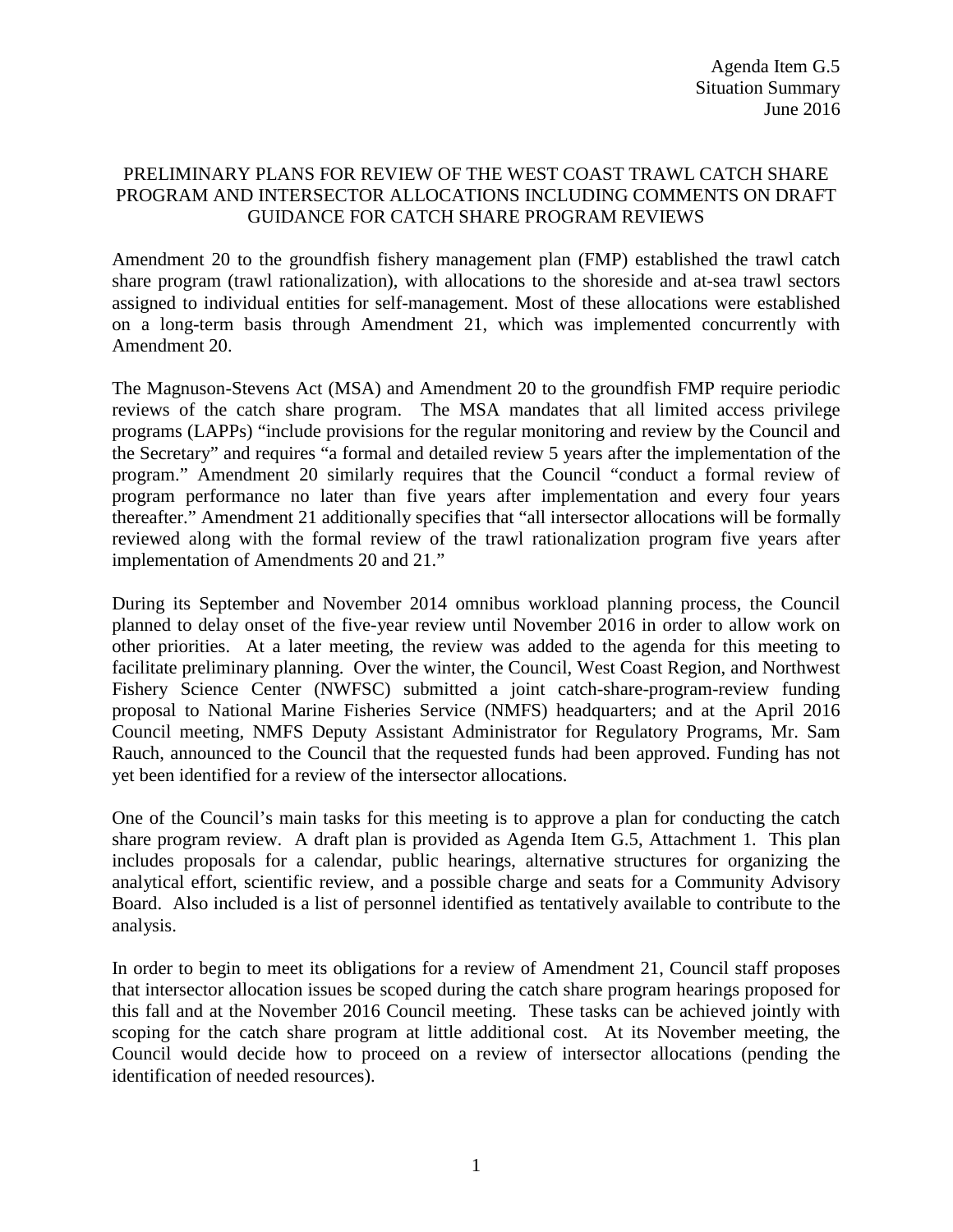A proposed outline for the review document is provided as Agenda Item G.5, Attachment 2. This document also contains a list of analyses already developed that have a bearing on catch share program performance and which may be drawn on for the review (Appendix B). The MSA does not specify what information should be included in the review, except that the review should assess "progress in meeting the goals of the program and this Act [the MSA], and any necessary modification of the program to meet those goals." Amendment 20 goals and objectives are provided in Attachment 2. NMFS is in the process of developing additional guidance for the review which will need to be taken into account when the guidance is finalized. In general, the proposed outline calls for a broad level analysis of program performance against goals and objectives. This broad level analysis will facilitate timely completion of the review. The review document organizes goals and objectives as well as MSA national standards by policy area for the purposes of assessing them:

- 1. Socio-economic performance
	- a. Net Economic Benefits
	- b. Capacity Consolidation and Concentration of Quota
	- c. Other Economic Goals and Objectives
	- d. Safety
	- e. Communities, New Entrants, and Adaptive Management
- 2. Environmental Performance
- 3. Program Management Performance
	- a. Accountability
	- b. Enforcement and Monitoring
	- c. Program Review
	- d. Cost Recovery
	- e. Science-Based Management
- 4. Allocation

The Council may wish to identify questions or particular provisions for focus during the analysis that relate to the program goals and objectives. At the same time, the number of these focus issues and degree of detail requested could potentially impact the analytical team's ability to complete the review in a timely fashion. The Council's recent limited entry fixed gear sablefish review provides a model in that regard—the review was completed quickly and on time by focusing on selected indicators assessing the degree to which the program met its original policy objectives. Under the proposed schedule, preliminary guidance that the Council provides at this meeting and in September would be finalized at the November 2016 Council meeting, after coastal hearings and the first meeting of a Community Advisory Board.

In February 2016, the Environmental Defense Fund, NMFS and a number of fishing industry organizations sponsored a workshop to provide fishing industry members and stakeholders with an opportunity to discuss the experience with the catch share program. The workshop discussions have been summarized by the Fisheries Leadership and Sustainability Forum with assistance from the Workshop Steering Committee and are provided here as Agenda Item G.5.a, Supplemental Workshop Report. A summary will be presented to the Council under this agenda item.

During this agenda item, the NWFSC's Economic Data Collection Program will report on performance metrics that it has developed to date (Agenda Item G.5.b, NMFS Report 1). Many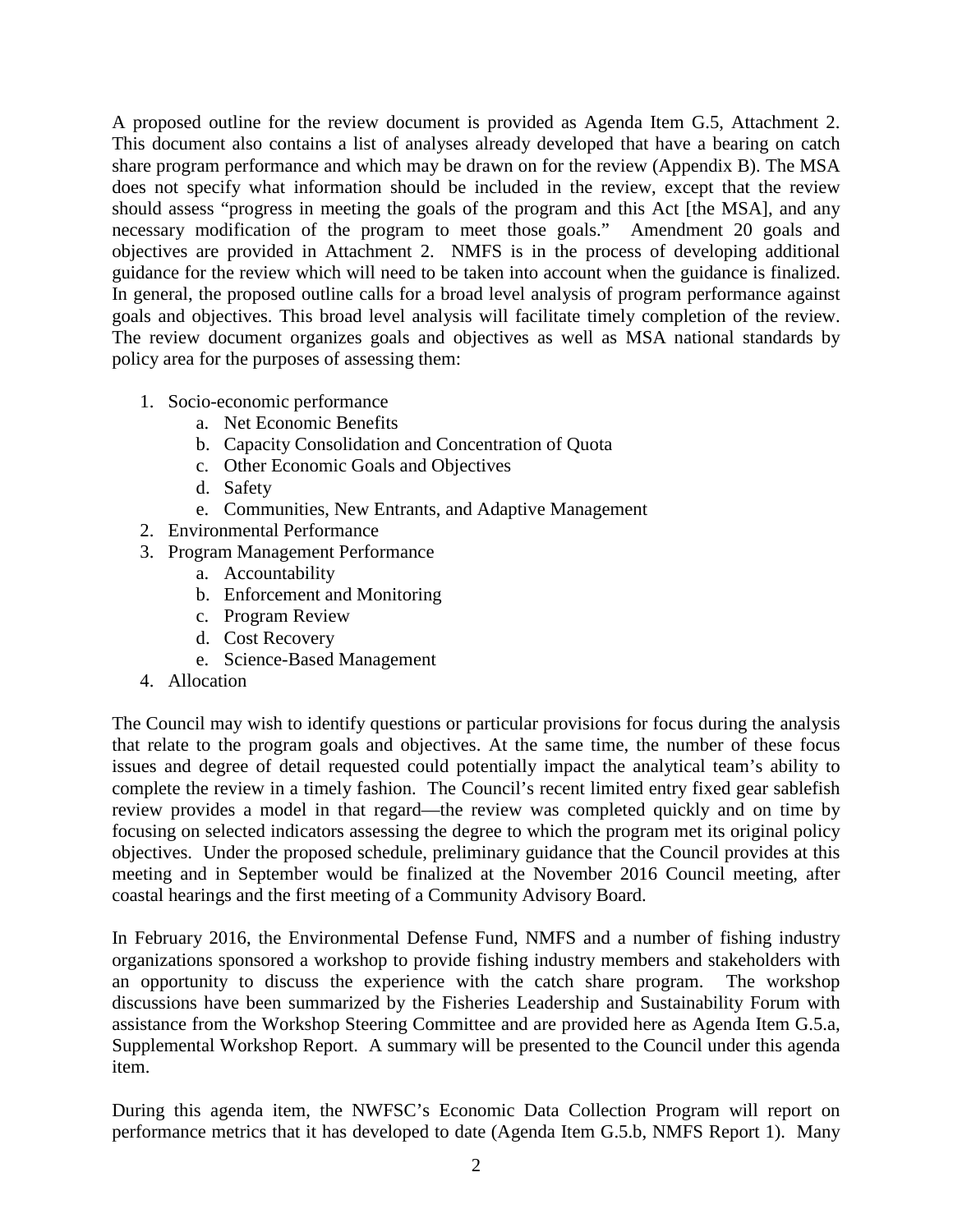of these will be incorporated into the program review document. Also included in the briefing materials is a paper on the methods that will be used to assign fixed costs to different fisheries for first receivers and processing entities that participate in more than one fishery (Agenda Item, G.5.b, NMFS Report 2). This report is primarily for review by the SSC but may also be of interest to Council members. NMFS Reports 3 through 6 provide summaries of the results from the Economic Data Collection Program studies that have been provided to the Council previously, updated to include 2014 data. Also provided as part of the Council briefing materials is information on recent updates to the groundfish individual quota system (Agenda Item G.5.b, NMFS Report 7).

As mentioned, part of the context for this review includes national guidance on catch share program reviews that is currently under development. NMFS released the first draft of this guidance last fall. While the Council did not have a place on its November agenda for full consideration of that draft, it authorized a letter containing initial comments. NMFS has provided a revised draft of the guidance, taking into account the comments of this and other Councils (Agenda Item G.5.a, NMFS Report 8). Under this agenda item, the Council is scheduled to review that draft and provide comments. The comment deadline is July 29.

## **Council Actions:**

- **1. Approve a process for the review including:**
	- **a. calendar**
	- **b. locations, dates, and hearing officers for first round of hearings**
	- **c. identification of seats and charge for a Community Advisory Board; and**
	- **d. organization of analytical effort.**
- **2. Provide preliminary guidance on content for the review.**
- **3. Review "Draft Guidance for Conducting Reviews of Catch Share Programs" and provide comments and guidance to staff, as necessary.**

## Reference Materials:

- 1. Agenda Item G.5, Attachment 1: Trawl Rationalization and Intersector Allocation Plans for the Five-Year Review Process.
- 2. Agenda Item G.5, Attachment 2: Five-Year Review Document Outline.
- 3. Agenda Item G.5.a, Supplemental Workshop Report: Pacific Groundfish Quota Program Workshop, February 16-18, 2016, Portland Oregon, Workshop Report and Summary of Themes.
- 4. Agenda Item G.5.b, NMFS Report 1: Economic Performance Metrics for the West Coast Groundfish Trawl Catch Share Program.
- 5. Agenda Item G.5.b, NMFS Report 2: Economic Data Collection Program: First Receiver and Shorebased Processor Cost Disaggregation.
- 6. Agenda Item G.5.b, NMFS Report 3: Economic Data Collection Program Catcher Processor Report, 2009-2014: Pages 1-19. (*full version electronic only*)
- 7. Agenda Item G.5.b, NMFS Report 4: Economic Data Collection Program Mothership Report, 2009-2014: Pages 1-19. (*full version electronic only*)
- 8. Agenda Item G.5.b, NMFS Report 5: Economic Data Collection Program Catcher Vessel Report, 2009-2014: Pages 1-43. (*full version electronic only*)